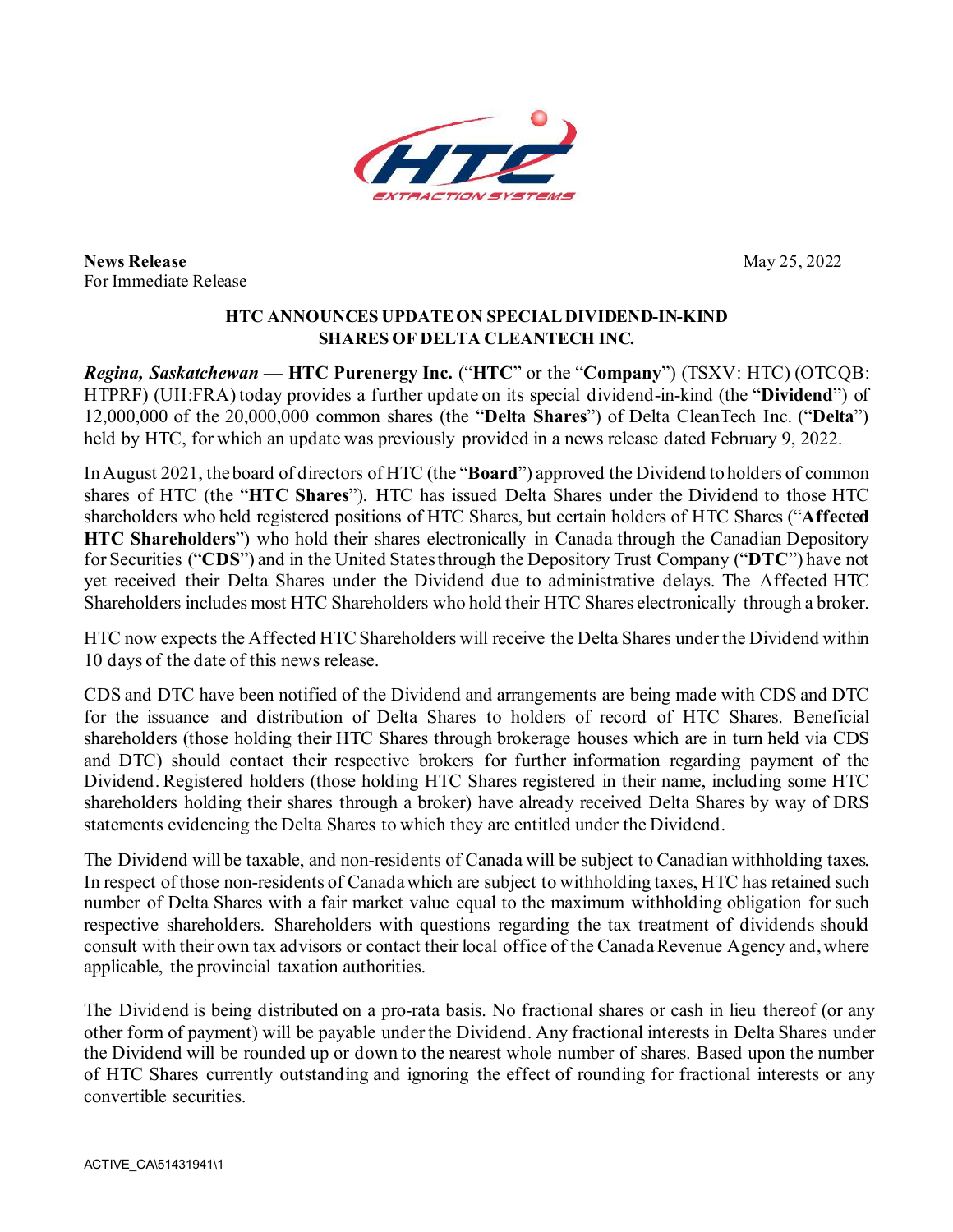The Delta Shares distributed under the Dividend are subject to a pooling arrangement restricting the trading of the Delta Shares on a stock exchange with a release schedule over a period of 24 months at 6-month intervals following the listing of the Delta Shares on a recognized stock exchange in Canada (the "**Listing**"). The Listing of the Delta Shares occurred on August 19, 2021, upon the trading of the Delta Shares on the Canadian Securities Exchange.

The Delta Shares were acquired by HTC in connection with the previously announced sale of clean energy assets ("**Clean Energy Assets**") to Delta, paid for by the issuance of 20,000,000 Delta Shares. The Clean Energy Assets consisted of all the intellectual property and certain contractual agreements for the operation of HTC's CO2 capture systems and reclaimer systems.

The Company has filed a Form 3E with the TSX Venture Exchange (the "**Exchange**") in respect of the Dividend, notifying the Exchange of the Record Date.

Delta is differentiated in the market by developing its proprietary  $CO<sub>2</sub>$  extraction and patented purification technology with a focus on Environmental Social Governance ("**ESG**") in response to greater acceptance of climate change and its effects, as well as social license being sought by corporations in the energy industry. A reduced environmental footprint, through the capture of  $CO<sub>2</sub>$ , redirection of industrial byproducts as usable hydrogen and utilization of reclaimed, recycled, and reused extraction fluids, has become an important currency for energy businesses, avoids the cost of increasing regulation consisting of penalties through fees and taxation, and makes a strong statement to stakeholders who expect ESG and Identity Preserved Waste (IPW) protocols to be instituted by energy companies.

HTC's sale of its Clean Energy Assets has unlocked the value of the Clean Energy Assets IP by allowing Delta to be financed and its growth accelerated by a focused skilled and experienced management team. The Dividend, paid as a dividend-in-kind of Delta Shares, allows HTC shareholders to participate directly in Delta's growth and success.

On January 28, 2021, HTC issued a press release regarding the disposition of the Clean Energy Assets, containing a discussion of the rationale and benefits of the transaction. HTC shareholders are now realizing those benefits by directly holding shares in Delta as well as HTC.

HTC continues to operate its business associated with its hemp segment, which includes the production contracting of broad acre industrial hemp for: BioFibre utilized in BioPlastics, BioTextiles/Composites, and BioCellulose, as well as Hemp Seed Protein and Hemp Seed Oil, and Cannabinoid Extraction and continues to diversify its hemp portfolio.

For more information contact:

Jeff Allison (306) 352-6132 [jallison@htcpurification.com](mailto:jallison@htcpurification.com)

*Neither the TSX Venture Exchange nor its regulation services provider (as that term is defined in the policies of the TSX Venture Exchange) accepts responsibility for the adequacy or accuracy of the release.*

This press release contains "forward-looking statements" or "forward-looking information" (collectively referred to herein as "forward-looking statements") within the meaning of applicable securities legislation.